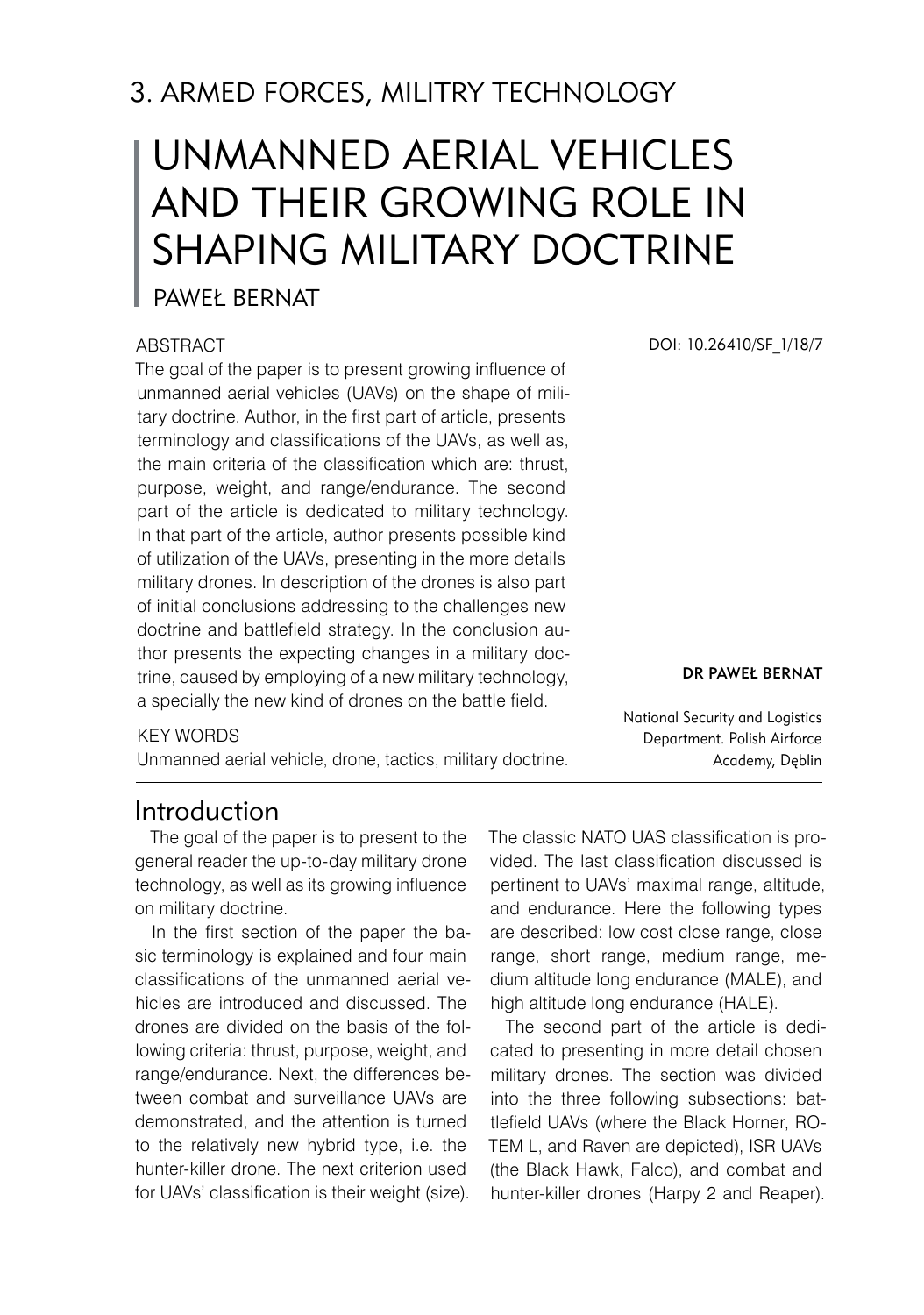In description of every drone there is a part addressing how the usage of that technology changes the battlefield strategy, and in case of the MALE and HALE class (especially the hunter-killer type) how they might influence the military doctrine and war waging in general.

The article is concluded with a more systematic discussion of the possible military doctrine alterations caused by employing new drone technologies. The main foundation for the discussion is the 2011 United Kingdom Ministry of Defence Report: *The UK Approach to Unmanned Aircraft Systems*, which is an attempt to anticipate such changes.

# Classification of the Military Unmanned Aerial Systems

Due to a growing number of drone types and the considerable differences among them, any discussion about autonomous aerial vehicles should be preceded by a clear statement in regard what kind of drones one is talking about. Let us start with basic terminology explanations.

The most general dictionary definitions of a drone (not a male bee) specify it as an "unmanned aircraft,"<sup>1</sup> or an "aircraft that does not have a pilot but is controlled by someone on the ground, used especially for dropping bombs or for surveillance," or "as a hobby"<sup>2</sup>. Some definitions expand the meaning to include also marine vehicles and autonomous steering and elucidate the drone as "an unmanned aircraft or ship guided by remote control or onboard computers" .

There are ongoing discussions considering the definition because even those simple descriptions presented above have to be nuanced due to differences in how contemporary unmanned aircraft are flown . It is not the purpose of this paper to examine that problem and try to come up with a solution. Unless specified differently I will use the general terms "unmanned aerial vehicle" (UAV) and "unmanned aerial system" (UAS) interchangebly, although the latter refers both to the drone qas well as the devices and men required for carrying out missions with it. Optionally piloted vehicles (OPV) that can fly with or without a human pilot on board, like e.g. Northrop Grumman Firebird<sup>5</sup>, will not be discussed in the paper.

There are many types of military UAVs, and thus, there are many ways to classify them. I will propose and briefly describe four such categories, which are determined by the following criteria: 1) thrust, 2) purpose, 3) weight, and 4) range/endurance .

- 1. There are three main types of aerial drone platforms: a) multirotor, b) fixedwing, and c) single rotor – helicopter.
	- a) Multirotor UAVs, sometimes called multicopters, have more than two rotors what enables much simpler mechanics to stabilise and control it.

Margaret Rouse, Drone, *TechTarget*. Retrieved from: http://internetofthingsagenda.techtarget.com/definition/drone (02.05.2017).

<sup>&</sup>lt;sup>2</sup> Drone, Cambridge Dictionary. Retrieved from: http://dictionary.cambridge.org/dictionary/english/ drone (02.05.2017).

<sup>&</sup>lt;sup>3</sup> Drone, Merriam-Webster Dictionary. Retrieved from: https://www.merriam-webster.com/dictionary/drone (02.05.2017).

John Villasenor, for example, asks interesting questions in that regard: "consider an aircraft that is under the control of a remote pilot for most but not all of a mission. If the pilot switches to a GPS-guided autopilot mode for a few minutes, does the aircraft become a "drone" for that subset of its flight, and then lose that designation once the autopilot is switched off? Or does the presence of the GPS autopilot, regardless of how much it is actually used, make it a drone?" John Villasenor, What Is a Drone, Anyway?, Scientific American, April 12, 2012. Retrieved from: https://blogs.scientificamerican.com/ guest-blog/what-is-a-drone-anyway/ (11.05.2017).

Northrop Grumman, Firebird: Persistent Multiple Intelligence, Surveillance and Reconnaissance. San Diego: Marcom, 2017. Retrieved from: http://www. northropgrumman.com/Capabilities/Firebird/Documents/data\_sheet\_Firebird.pdf (12.05.2017.)

 $6$  Of course, one can list other criteria of distinguishing military UAVs like, for example, the level of their autonomy, maximum speed, or strike precision in case of UCAVs. However, the discussed four are the most common and telling when describing types of drones.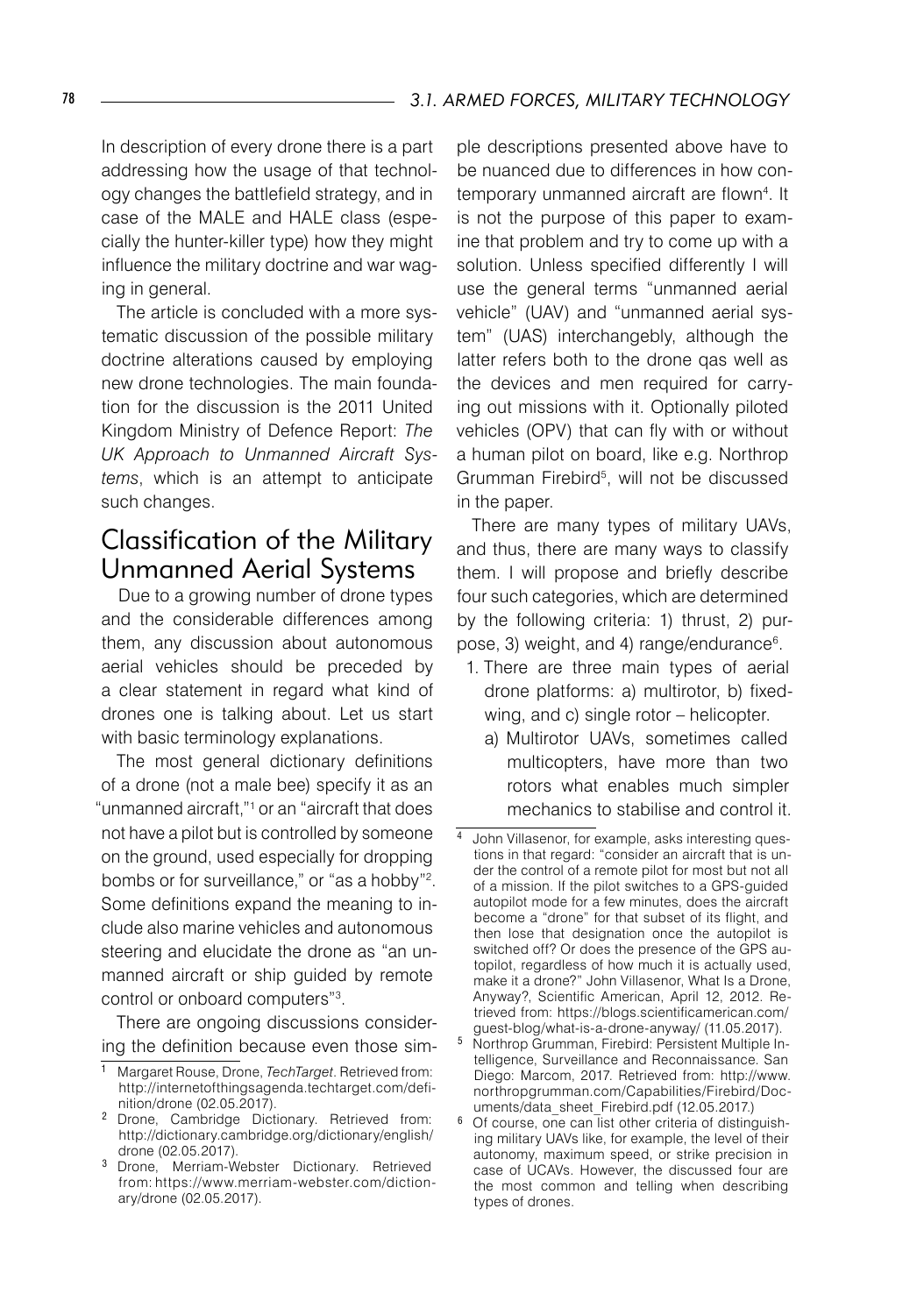In general, they are very energy insufficient that negatively effects their endurance and coverage. They are also rather loud (even the small ones easily reach the level of  $70+dB<sup>7</sup>$ ), which, on the other hand, limits their surveillance capability.

- b) Fixed-wing UAVs are similar to planes as they have the same structure and aerodynamics (use wings to provide lift) but smaller dimensions. They hence require energy only to be moved forward, not to keep suspended in the air, and thanks to that they are much more efficient what translated into much longer endurance and coverage. Fixed-wing drones are powered by combustion engines or an electric battery. Their greatest disadvantage is their inability to hover in one spot. Taking off and landing are also more problematic – their cannot do it vertically and must be either skilfully thrown into the air (micro-, mini- and smallsized vehicles), or launched from a catapult (middle-sized), or require full runaway (large UAVs) .
- c) Single-rotor type UAVs have, just like manned helicopters, a single rotor and usually one or two small tail rotors to control its heading. They are much more energy efficient in comparison to multi-rotor drones and can be powered by a gas motor for even longer endurance. Among the downsides their mechanical complexity, cost, and vibration are listed .
- 2.Traditionally military drones were divided, based on their purpose, into two categories, namely a) the intelligence, surveillance, reconnaissance type (ISR), and b) unmanned combat aerial vehicles (UCAV). It has to be noted however that that classification should be expanded by another, currently much more numerous than the previous one category of ISR-combat hybrids, i.e. c) the hunter-killer type of air vehicles.
	- a) Drones are a very important component of gathering information to reduce uncertainty. Large scale ISR UAVs provide "intelligence, a dynamic retasking capability, and real-time video imagery" and "an alternative to complement manned aircraft and satellites"<sup>10</sup>. The smaller ones, like an equipped with a camera Black Hornet nano-coper, are often used to collect information during missions. According to a member of the UK Brigade Reconnaissance Force in Afghanistan: Black Hornet is definitely adding value, especially considering the light weight nature of it. We used it to look for insurgent firing points and check out exposed areas of the ground before crossing, which is a real asset. It is very easy to operate and offers amazing capability to the guys on the ground<sup>11</sup>.
	- b) Unmanned combat aerial vehicles (UCAVs) are types of drones whose primary purpose is air-to-ground strike. As stated by the representatives of Lockheed Martin Tactical Aircraft Systems – one of the major

<sup>&</sup>lt;sup>7</sup> Tim Levin, How Loud Is Your Drone? – The Drone Noise Test of P2, P3P, P4P, 12 ... WeTalkUAV, February 18, 2017. Retrieved from: http://www.wetalkuav. com/dji-drone-noise-test/ (12.05.2017).

<sup>8</sup> Andrew Chapman, Types of Drones: Multi-Rotor vs Fixed-Wing vs Single Rotor vs Hybrid VTOL, Australian UAV. Retrieved from: https://www.auav.com. au/articles/drone-types/ (12.05.2017).

<sup>&</sup>lt;sup>9</sup> Ibid.

<sup>10</sup> Mark Raffetto, Unmanned Aerial Vehicle Contributions to Intelligence, Surveillance, and Reconnaissance Missions for Expeditionary Operations, Naval Postgraduate School, Monterey, 2004, p. 1. Retrieved from: http://www.dtic.mil/dtic/tr/fulltext/ u2/a427707.pdf (07.05.2017).

<sup>11</sup> Quoted after: Ann Rogers and John Hill, Unmanned: Drone Warfare and Global Security, Toronto: Between the Lines, 2014, p. 56.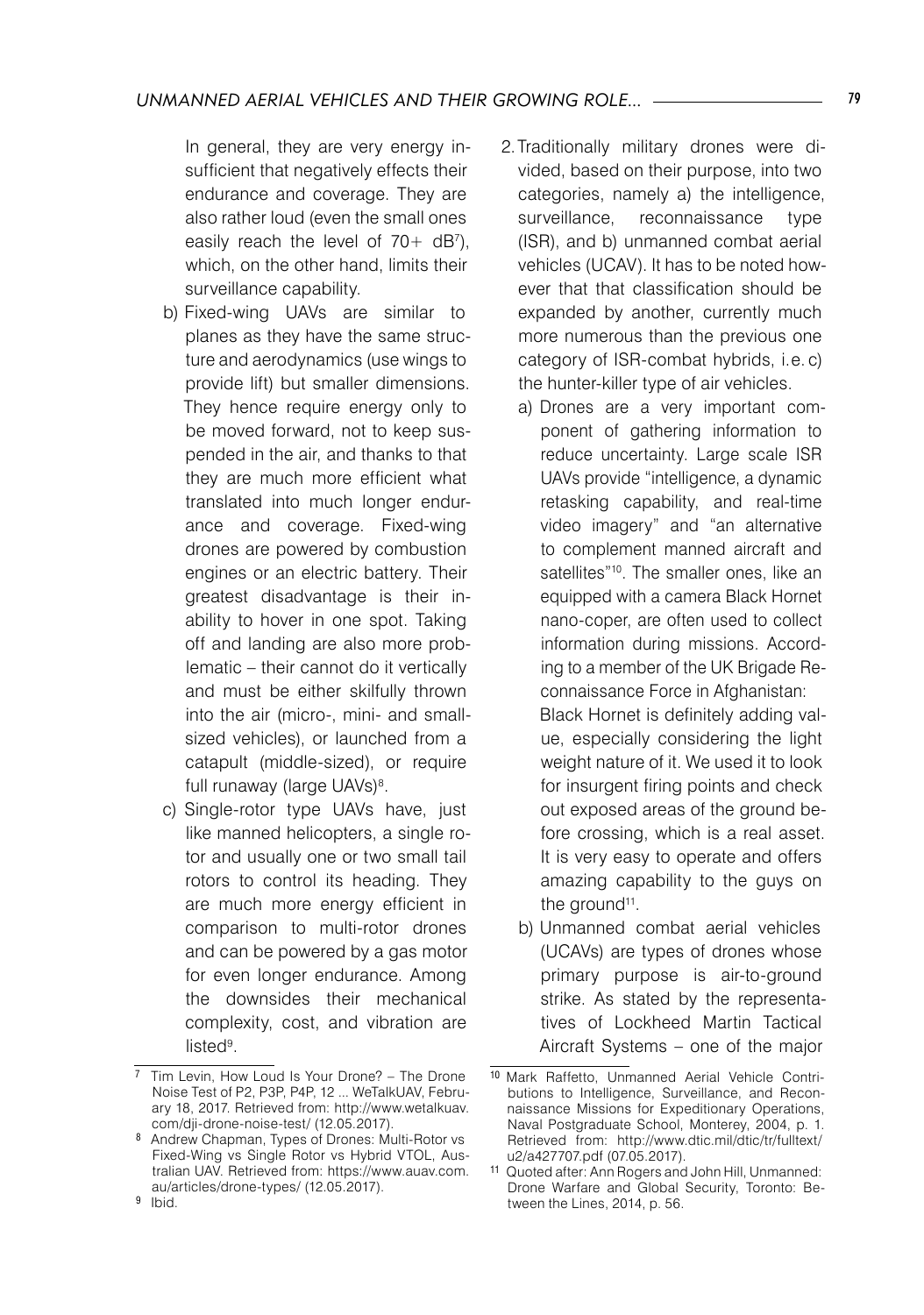player on the military drone market, UCAVs' main function is to deliver ordnance. Near-term capability ranges from preplanned strikes against fixed ground targets to suppression of enemy air defences (SEAD). Longer term capabilities cover a full range of missions including carriage of new weapon types that are uniquely suited to the UCAV concept<sup>12</sup>.

c) The idea behind the creation of a ISRcombat hybrid was to design from scratch a new class of UAV that unlike MQ-1 Predator, which is also often counted as a hunter-killer type but by many is considered rather as a weaponized sensor platform, would combine seeking out targets and striking them13. MQ-9 Reaper produced by General Atomics Aeronautical Systems from San Diego was the first aircraft of that type. As stated by Air

Force Chief of Staff Gen. T. Michael Moseley: "The Reaper represents a significant evolution in UAV technology and employment (...). We've moved from using UAVs primarily in intelligence, surveillance, and reconnaissance (ISR) roles before Operation Iraqi Freedom to a true hunterkiller role with the Reaper"14 .

3.The next criterion that is used for classification of UAVs is their weight (mass). There are many various divisions in that regard, although the most accepted is the NATO UAS Classification Guide adopted at the JCGUAV meeting in September 2009<sup>15</sup>. The gross take-off weight of largest one – Northrop Grumman RQ-4 Global Hawk amounts to 14,628 kg16 , while the smallest Black Hornet that weighs just 18 grams<sup>17</sup>.

The detail classification is presented in Table 1.

| Class                             | Category          | Normal employment                                    | Normal Operating<br>Altitude | Normal Mission<br>Radius | Example platform                                         |
|-----------------------------------|-------------------|------------------------------------------------------|------------------------------|--------------------------|----------------------------------------------------------|
| CLASS I (less<br>than $150$ kg)   | SMALL<br>$>20$ kg | <b>Tactical Unit (employs)</b><br>launch system)     | Up to 5K ft AGL              | 50 km (LOS)              | Luna, Hermes 90                                          |
|                                   | MINI<br>2-20 kg   | Tactical Sub-unit<br>(manual launch)                 | Up to 3K ft AGL              | 25 km (LOS)              | Scan Eagle, Skylark,<br>Raven, DH3, Aladin,<br>Strix     |
|                                   | MICRO<br>$<$ 2 kg | Tactical PI. Sect. Indi-<br>vidual (single operator) | Up to 200ft AGL              | 5 km (LOS)               | Black<br>Widow                                           |
| CLASS II<br>(150 kg to<br>600 kg) | TACTICAL          | <b>Tactical Formation</b>                            | Up to 10,000 ft AGL          | 200 km (LOS)             | Sperwer, Iview 250,<br>Hermes 450, Aeros-<br>tar, Ranger |

Table 1. NATO UAS Classification Guide18

- 12 Armand J. Chaput et al, Defense Technical Information Center Compilation Part Notice for CAS, Lockheed Martin Tactical Aircraft Systems, p. B27-2. Retrieved from: http://www.dtic.mil/dtic/tr/fulltext/ u2/p010339.pdf (10.05.2017).
- <sup>13</sup> J.R. Wilson, Hunter-Killer UAVs to swarm battlefields, Military and Aerospace Electronics, July 1, 20017. Retrieved from: http://www.militaryaerospace.com/articles/print/volume-18/issue-7/electro-optics-supplement/features/hunter-killer-uavsto-swarm-battlefields.html (12.05.2017).
- 15 Joint Air Power Competence Centre, Strategic Concept of Employment for Unmanned Aircraft Systems in NATO, Jan 4, 2010.
- <sup>16</sup> RQ-4 Block 30 Global Hawk, Northrop Grumman Systems Corporations, San Diego: Marcom, 2016. Retrieved from: http://www.northropgrumman. com/Capabilities/GlobalHawk/Documents/GH\_ Brochure\_B30.pdf (21.05.2017).
- <sup>17</sup> PD-100 Black Hornet PRS, FLIR: Unmanned Aerial Systems. Retrieved from: http://www.proxdynamics.com/products/pd-100-black-hornet-prs (21. 05.2017).
- <sup>18</sup> Joint Air Power Competence Centre, Strategic Concept of Employment for Unmanned Aircraft Systems in NATO, Jan 4, 2010., p. 6. Retrieved from: http://www.japcc.org/wp-content/uploads/ UAS\_CONEMP.pdf (12.05.2017).

<sup>14</sup> Ibid.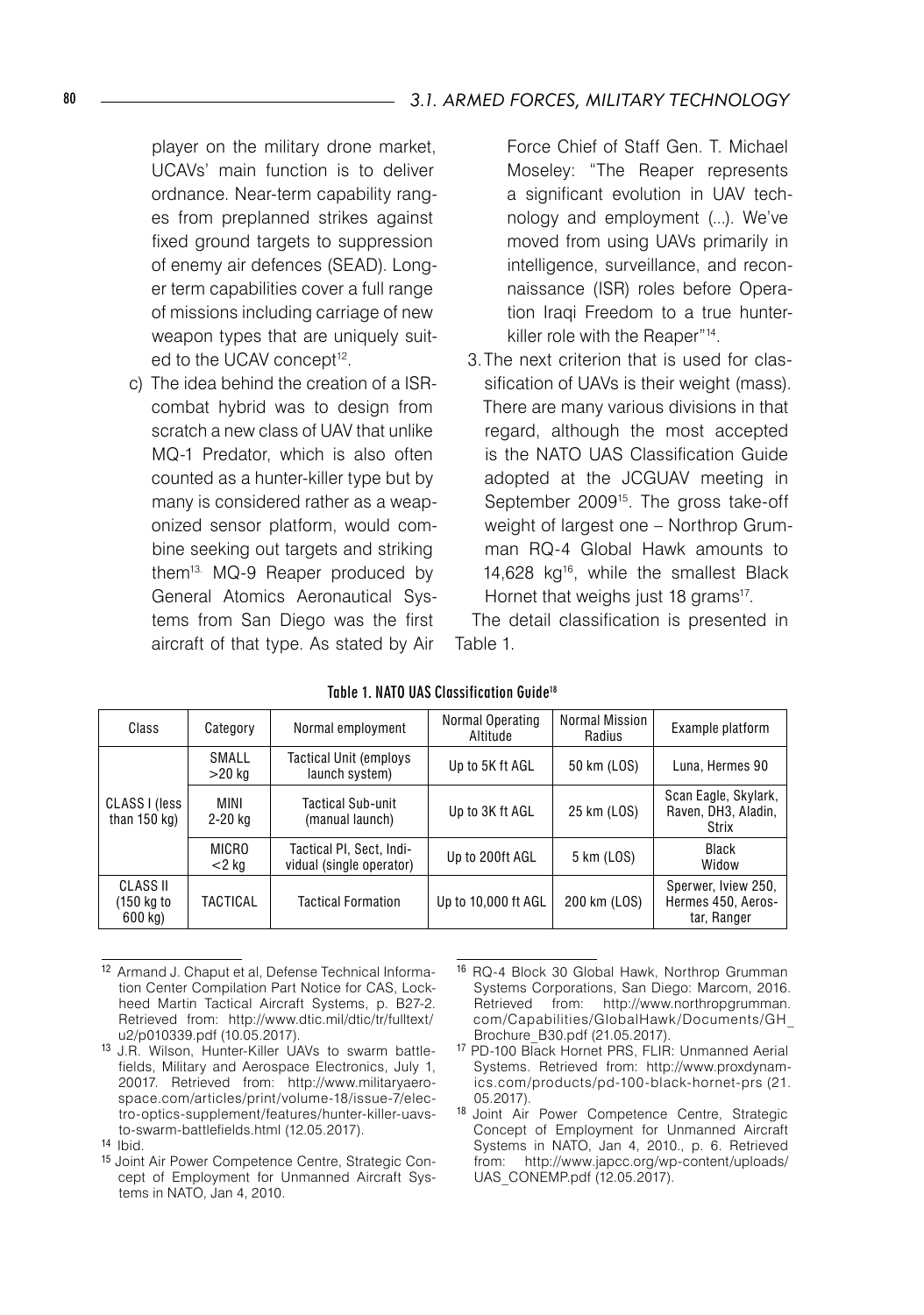| <b>CLASS III</b><br>(more than<br>600 kg) | Strike/<br>Combat | Strategic/National  | Up to 65,000 ft     | Unlimited<br>(BLOS) |                                                           |
|-------------------------------------------|-------------------|---------------------|---------------------|---------------------|-----------------------------------------------------------|
|                                           | HALE              | Strategic/National  | Up to 65,000 ft     | Unlimited<br>(BLOS) | Global<br>Hawk                                            |
|                                           | <b>MALE</b>       | Operational/Theatre | Up to 45,000 ft MSL | Unlimited<br>(BLOS) | Predator B. Predator<br>A. Heron. Heron TP.<br>Hermes 900 |

4. The final classification presented in this paper uses UAVs maximal range, altitude, and endurance as a benchmark for defining drone types. There are six categories that can be distinguished here, namely: a) low cost close range, b) close range, c) short range, d) medium range, e) medium altitude long endurance (MALE), and f) high altitude long endurance (HALE)<sup>19</sup>.

> *Very low cost close range* (VLCCR) drones are the smallest UAVs with the range of 5 km and endurance time up to 45 minutes. UAVs in this class are very similar to model airplanes. Raven and Dragon Eye belong to this category.

- b) *Close range* (CR) UAVs have a range of around 50 km and can stay in the air to maximum 6 hours. They are usually used for ISR purposes. Israeli Orbiter may serve as an example of this category. It can be launched by a catapult, bungee or hand and has the range of 15 km and 1.5 hour flight endurance<sup>20</sup>.
- c) *Short range* (SR) drones have endurance times reaching 8 to 12 hours and the range up to 150 km. Just

like CR UAVs they are used mainly for reconnaissance and surveillance tasks. The examples of this drone class are Shadow v2 (endurance: 9 hours, max wingspan: 6.2 m, payload: 43 kg, range:  $125 \text{ km}$ <sup>21</sup> or the Polish E-310 (endurance: 12 hours, wingspan: 5.4 m, payload: 20 kg, range: 150 km)<sup>22</sup>.

- d) *Medium range* UAVs are able to stay in the air for up to 20 hours. They can reach the highest altitude of 4,500 m, while their maximal range is limited to between 300 to 650 km. UAVs of this type are used mainly In this category for reconnaissance and surveillance purposes, as well as for gathering meteorological data. In this category there are both, rotary wings (e.g. Northrop Grumann's Fire Scout) and fixed wings vehicles like Sagem's Spedwer-B or Watchkeeper produced by the Elbit/Thales Group.
- e) *Medium altitude long endurance* (MALE) class of UAVs have the range of 1,150 km, altitude of 15,000 m and endurance of 14 to 24 hours. The majority of them are the fixed wings type (e.g. General Atomics' Predator A, or Hermes 1500 manufactured by Elbit Systems) but there are also rotorcrafts in this class, like a retired already Boeing's A160 Hummingbird

<sup>19</sup> The below classification was established on the basis of: Andrea Gilli, Drones for Europe, European Union Institute for Security Studies 29, September 2013, pp. 1-2. Retrieved from: http://www.iss.europa.eu/uploads/media/Brief\_29.pdf (16.05.2017); Classification of the Unmanned Aerial Systems, GEOG 892 course: Geospatial Applications of Unmanned Aerial Systems (UAS), PennState College of Earth and Mineral Sciences. Retrieved from: https://www.e-education.psu.edu/geog892/node/3 (16.05.2017).

<sup>20</sup> Orbiter, www.Israeli-Weapons.com LTD. Retrieved from: http://www.israeli-weapons.com/weapons/ aircraft/uav/orbiter/Orbiter.html (28.05.2017).

<sup>21</sup> Shadow v2, Textron Systems. Retrieved from: http:// www.textronsystems.com/what-we-do/unmannedsystems/shadow-family (28.05.2017).

<sup>22</sup> E-310 Short-Range Unmanned Air System (UAS), Poland, airforce-technology.com. Retrieved from: http://www.airforce-technology.com/projects/ e-310-short-range-unmanned-air-system-uas/ (28.05.2017).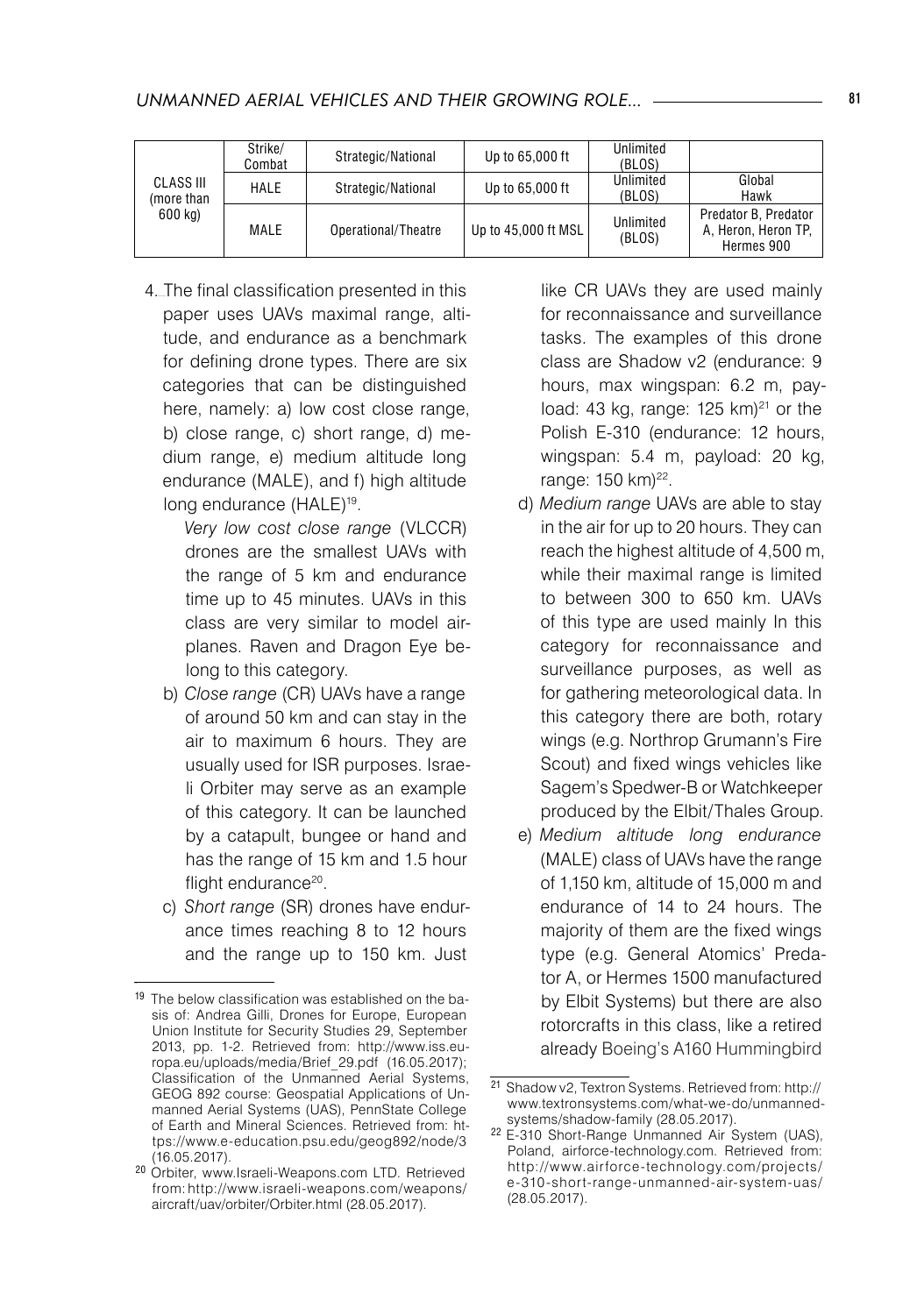or Snark produced by TG Helicorp. The newest generation of MALE are used either for surveillance and reconnaissance, or are of a hunter-killer kind.

f) *High altitude long endurance* (HALE) class of UAVs have the range of 14,000 km, altitude of 18,000 m and endurance of 28 hours and more. They are all of the fixed wings surveillance type of drones like e.g. Northrop Grumman's Global Hawk or Boeing's Phantom Eye.

### Military Drones in Action – the New Way of War

It is a clear-cut fact that the emergence of UAVs and especially UCAVs has greatly altered intelligence and warfare over the last three decades. The reasons for that are quite simple, as Andrea Gilli puts it: "at relatively affordable costs, they can deliver powerful surveillance capabilities, thus enhancing military planners' and political decision-makers' situation awareness and intelligence, as well as reducing troops' presence on the ground for both combat and non-combat missions"23 . Moreover, as he writes further, "over the next few decades, combat drones will reshape – if not completely revolutionise – air warfare thanks to superior aerodynamic, ground-attack and swarming capabilities, whatever one may think about their ethical implications"24 .

### Battlefield UAVs Black Hornet

The system (PD-100 PRS Black Hornet 2) is advertised as the first airborne and commercially available Personal Reconnais-

sance System that provides the user with a "highly mobile sensor system providing an immediate Intelligence, Surveillance and Reconnaissance capability"25. It is a GPS guided, 18 g (including cameras) single rotor micro drone of very close range. It was used by the British military in Afghanistan already in 2012<sup>26</sup>. According to Major Adam Folden.

Black Hornet is a game-changing piece of kit. Previously we would have sent soldiers forward to see if there were any enemy fighters hiding inside a set of buildings. Now we are deploying Black Hornet to look inside compounds and to clear a route through enemy-held spaces. It has worked very well and the pictures it delivers back to the monitor are really clear. And Black Hornet is so small and quiet that the locals can't see or hear it<sup>27</sup>.

The size and easiness of operating are Black Hornet's real assets. What is probably the most important it is recognized by the troops as an added value that can save  $lives^{28}$ .

<sup>23</sup> Andrea Gilli, Drones for Europe, European Union Institute for Security Studies 29, September 2013, p. 1. Retrieved from: http://www.iss.europa.eu/uploads/media/Brief\_29.pdf (16.05.2017).

<sup>24</sup> Andrea Gilli, Drones for Europe, European Union Institute for Security Studies 29, September 2013, p. 1. Retrieved from: http://www.iss.europa.eu/uploads/media/Brief\_29.pdf (16.05.2017).

<sup>25</sup> PD-100 Black Hornet PRS, FLIR: Unmanned Aerial Systems. Retrieved from: http://www.proxdynamics.com/products/pd-100-black-hornet-prs (29.05.2017).

<sup>26</sup> Mini helicopter drone for UK troops in Afghanistan, BBC News (03.02.2013). Retrieved from: http:// www.bbc.com/news/uk-21313323 (01.06.2017).

<sup>27</sup> Quoted after: Andrew Tarantola, Black Hornet: The \$195,000 Spy Plane That Fits in the Palm of Your Hand. Gizmodo (06.02.2013). Retrieved from: http://gizmodo.com/5981975/black-hornet-the-195000-spy-plane-that-fits-in-the-palm-of-yourhand (01.06.2017).

<sup>28</sup> Miguel Santos, The Coming Age of the Military Micro-Drone, Futurism (02.02.2016). Retrieved from: https://futurism.com/the-coming-age-of-the-microdrone/ (01.06.2017); Andrew Tarantola, Black Hornet: The \$195,000 Spy Plane That Fits in the Palm of Your Hand. Gizmodo (06.02.2013). Retrieved from: http://gizmodo.com/5981975/black-hornet-the-195000-spy-plane-that-fits-in-the-palm-of-yourhand (01.06.2017).

<sup>29</sup> The source: Andrew Tarantola, Black Hornet: The \$195,000 Spy Plane That Fits in the Palm of Your Hand. Gizmodo (06.02.2013). Retrieved from: http://gizmodo.com/5981975/black-hornet-the-195000-spy-plane-that-fits-in-the-palm-of-yourhand (01.06.2017).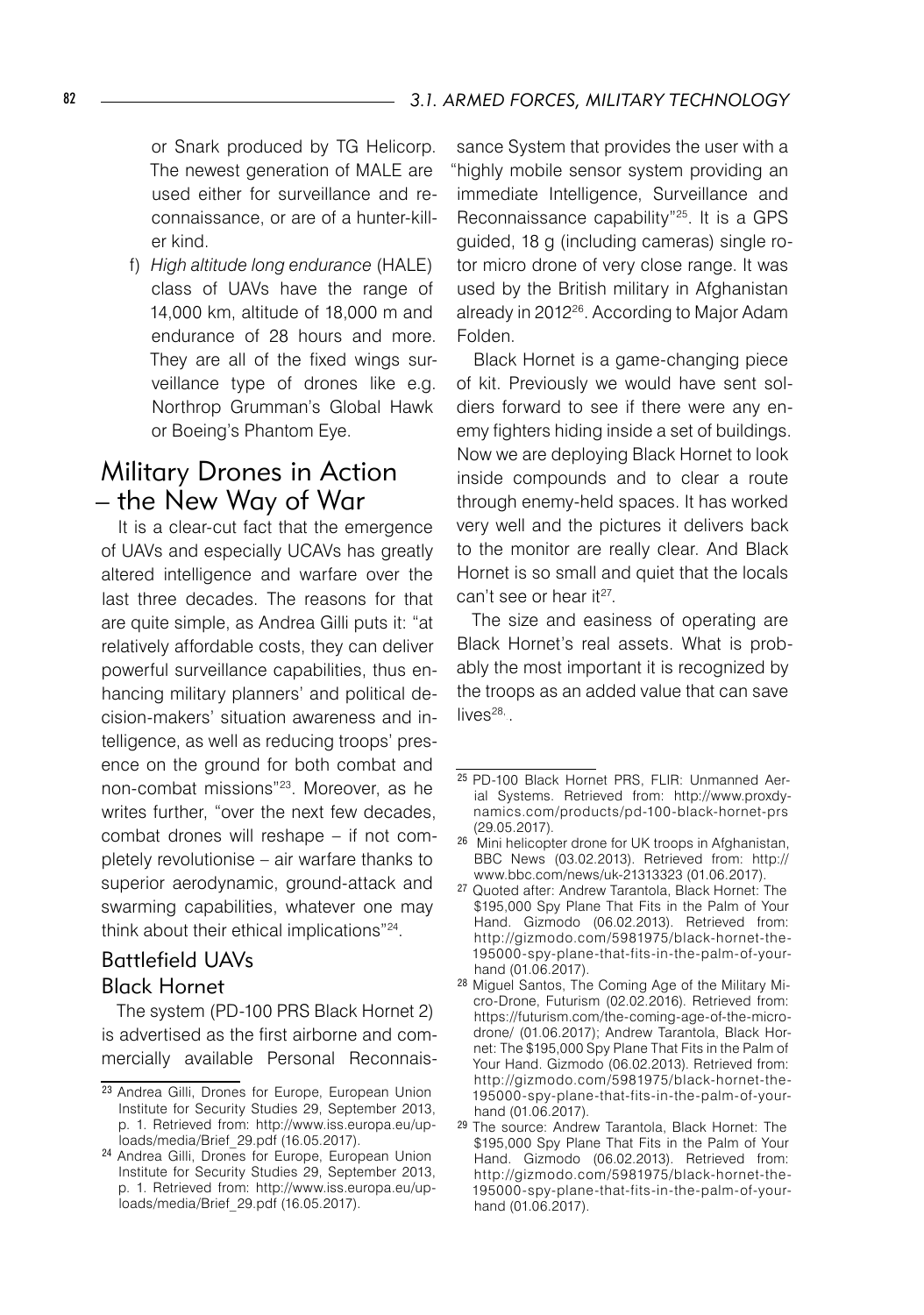

### ROTEM L

This tactical drone is an example a small, multirotor unmanned combat aerial vehicle of close range. According to the producer, Israel Aerospace Industries, ROTEM L provides "excellent capabilities dealing with low signature enemy in urban and complex environment"30 . The UCAV is able to fly up to 45 minutes in maximal range of 10 km. It is equipped with a 1 kg warhead, strikes the target with precision below 1 m and is advertised as possessing the "highest lethality in its class"31 . ROTEM is inaudible from a distance of few hundred meters and can stay unnoticed during the whole mission<sup>32</sup>.

The system can be packed folded and carried by and operated by one soldier. Tamir Eshel describes it operational capabilities in the following way:

When a target is located and verified the operator can switch to attack mode, the drone responds and quickly accelerates to a high speed dive, closing in on its prey, with the target maintained in view throughout the flight, enabling the manned operator to monitor the attack and abort anytime if necessary. Using on-board sensors, ROTEM effectively avoids obstacles, enter

windows at low or high levels, or manoeuvre around fences. The operator directs the ROTEM to its target – horizontally, vertically or slanted as necessary<sup>33</sup>.

The biggest asses od ROTEM L is undoubtedly its ability to operate in complex urban areas and the possibility to be quickly switches into the combat/attack mode. The drone, then, behaves more like a bigscale killer-hunter MALE or a missile and is send to eliminate the target, also the ones located in side of buildings.

#### Figure 2. ROTEM L34



### Raven

RQ-11B Raven is a small fixed-wing manportable drone that provides direct intelligence, surveillance and reconnaissance (ISR) and target information. It was used by U.S. army in combat supporting operations in Iraq and Afghanistan. It has the wingspan of 1.37 m, cruise speed of 42 kph, range of 10 km, and endurance up to 90 minutes<sup>35</sup>. Raven is able to deliver "real-time colour or infra-red imagery to ground control unit (GCU) and remote viewing stations, as well as IR laser illumination of ground targets"36.

<sup>30</sup> ROTEM L: Multi-Rotor Loitering Munition for Ground Forces. Israel Aerospace Industries, MBT Missiles Division, p. 2. Retrieved from: http://www.iai.co.il/ Sip\_Storage/FILES/3/41653.pdf (13.05.2017).

<sup>31</sup> ROTEM L. Israel Aerospace Industries. Retrieved from: http://www.iai.co.il/2013/36694-46735-en/ Business\_Areas\_Land.aspx (13.05.2017).

<sup>32</sup> Tamir Eshel, IAI's ROTEM – Tactical Multirotor Killer Drone. Defense Update. Retrieved from: http://defense-update.com/20160216\_rotem.html (13.05.2017).

<sup>33</sup> Tamir Eshel, IAI's ROTEM - Tactical Multirotor Killer Drone. Defense Update. Retrieved from: http://defense-update.com/20160216\_rotem.html (13.05.2017).

<sup>34</sup> The source: Kim Bồng, Việt Nam nęn tham khảo "UAV sát thủ" Rotem L của Israel? (07.06.2016). Kienthuc. Retrieved from: http://kienthuc.net. vn/quan-su-viet-nam/viet-nam-nen-tham-khaouav-sat-thu-rotem-l-cua-israel-693083.html<br>(01.06.2017).

<sup>&</sup>lt;sup>35</sup> RQ-11B Raven, U.S. Air Force. Published: October 31, 2007. Retrieved from: http://www.af.mil/About-Us/Fact-Sheets/Display/Article/104533/rq-11braven/ (10.05.2017).

<sup>36</sup> RQ-11 Raven Unmanned Aerial Vehicle, United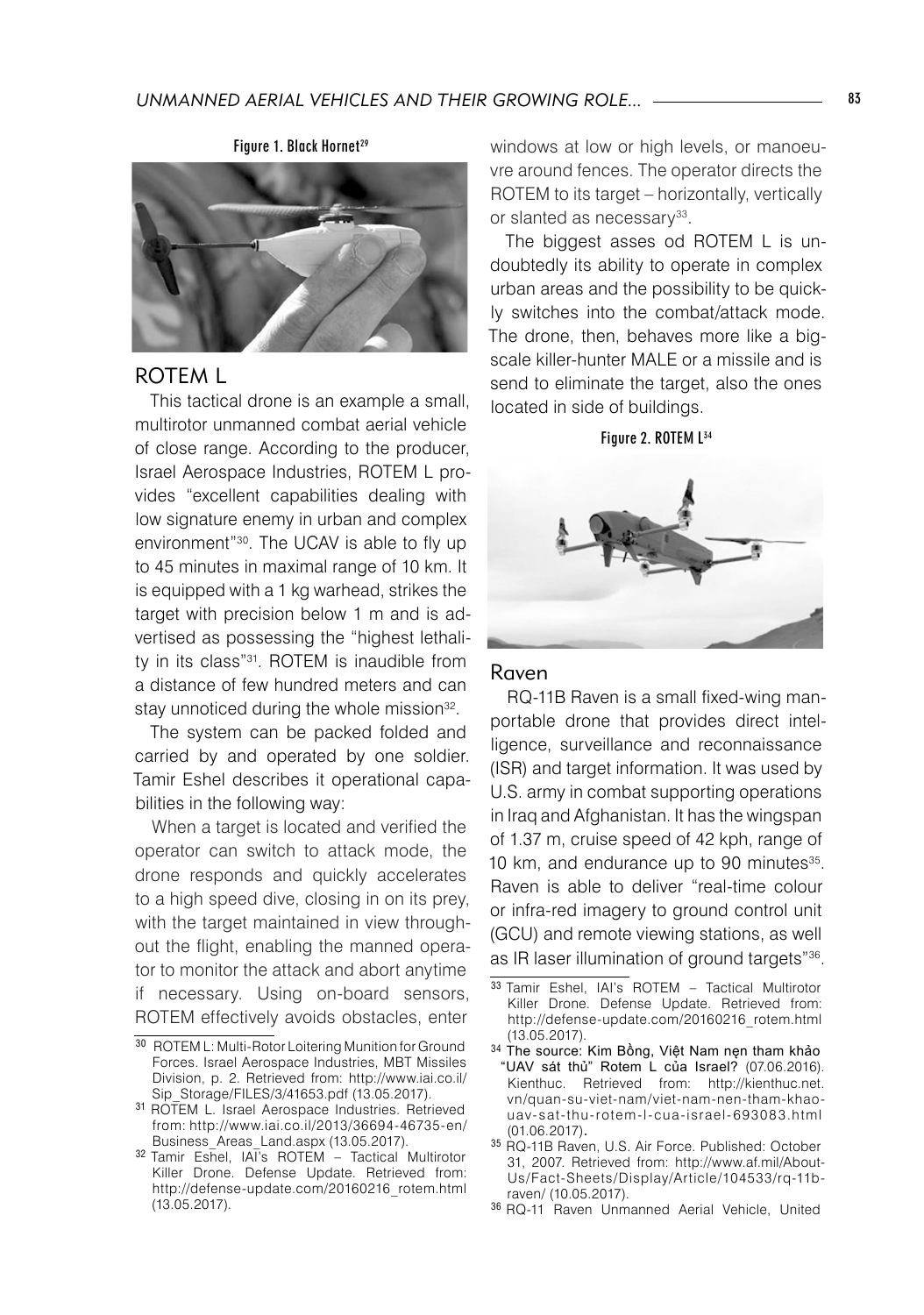In spite of the initial success and good reception Raven nowadays is considered to be rather controversial. Many troops complain about the difficulty of launching it into the air37 . However, the real criticism of the drone came from the December 2016 Reuters report, where it was stated that it not only under-performed in eastern Ukraine, but that its employment might actually have put Ukrainian troops in danger due to its obsolete, analogue control system. Raven, as it turned out, was vulnerable to Russian state-of-the-art jamming systems. Far more worrisome was, as Joseph Trevithick writes: that insurgents or their Russian partners might have the ability to intercept and view the Raven's camera feed. Depending on the drone's route, the camera might end up showing Ukrainian positions to the enemy, becoming a sort of flying double agent<sup>38</sup>.

Figure 3. RQ-11 Raven<sup>39</sup>



States of America, army-technology.com. Retrieved from: http://www.army-technology.com/projects/ rq11-raven/ (10.05.2017).

- <sup>37</sup> Why Soldiers Hate the Raven UAV, Military.com (29.05.2012). Retrieved from: http://www.military. com/video/aircraft/pilotless-aircraft/why-soldiershate-the-raven-uav/1661802396001 (01.06.2017).
- <sup>38</sup> Joseph Trevithick, America Is Still Training Ukrainian Troops to Fly a Drone They Have, The Warzone (04.04.2017), Retrieved from: http://www.thedrive. com/the-war-zone/8921/america-is-still-training-ukrainian-troops-to-fly-a-drone-they-hate (01.06.2017).
- 39 The source: John F. Guilmartin, Unmanned aerial vehicle (UAV): Military Aircraft, Encyclopaedia Britannica. Retrieved from: https://www.britannica.com/technology/unmanned-aerial-vehicle (01.06.2017).

# Intelligence, Surveillance, Reconnaissance (ISR) Drones

### Global Hawk

The RQ-4 Global Hawk is the largest drone ever constructed. The UAV has the wingspan of almost 40 m, can reach the speed of 310 knots (574 km/h) and last in the air form more than 34 hours<sup>40</sup>. It is a HALEtype aircraft that can be used to collect weather measurements (like NASA does<sup>41</sup>) or day or night intelligence information. Its mission is "to provide a broad spectrum of ISR collection capability to support joint combatant forces in worldwide peacetime, contingency and wartime operations. The Global Hawk provides persistent near-realtime coverage using imagery intelligence (IMINT), signals intelligence (SIGINT) and moving target indicator (MTI) sensors"42 .

The UAV has been in active operation with the U.S. Airforce since 2001 and has flown more than 200,000 flight hours in support of military operations in Iraq, Afghanistan, North Africa, and the Asia-Pacific region. Global Hawk, according to its producer – Northrop Grumman, "sees potential threats to allow commanders to gain greater understanding of an area of interest"<sup>43</sup>.

- 43 Global Hawk, Northrop Grumman. Retrieved from: http://www.northropgrumman.com/Capabilities/ GlobalHawk/Pages/default.aspx (04.06.2017).
- 44 The source: Free Press Agency (26.12.2015).<br>Retrieved from: https://fpa2000.wordpress. https://fpa2000.wordpress. com/2015/12/26/cinque-spy-droni-a-sigonellaquando-luomo-e-aiutato-dal-robot/ (01.06.2017).

<sup>40</sup> RQ-4 Global Hawk, U.S. Air Force (27.10.2014). Retrieved from: http://www.af.mil/About-Us/Fact-Sheets/Display/Article/104516/rq-4-global-hawk/ (04.06.2017).

<sup>41</sup> Monroe Conner, NASA Armstrong Fact Sheet: Global Hawk High-altitude, long-endurance science aircraft, NASA, 06.08.2015. Retrieved from: https://www.nasa.gov/centers/armstrong/news/ FactSheets/FS-098-DFRC.html (04.06.2017).

<sup>42</sup> RQ-4 Global Hawk, U.S. Air Force (27.10.2014). Retrieved from: http://www.af.mil/About-Us/Fact-Sheets/Display/Article/104516/rq-4-global-hawk/ (04.06.2017).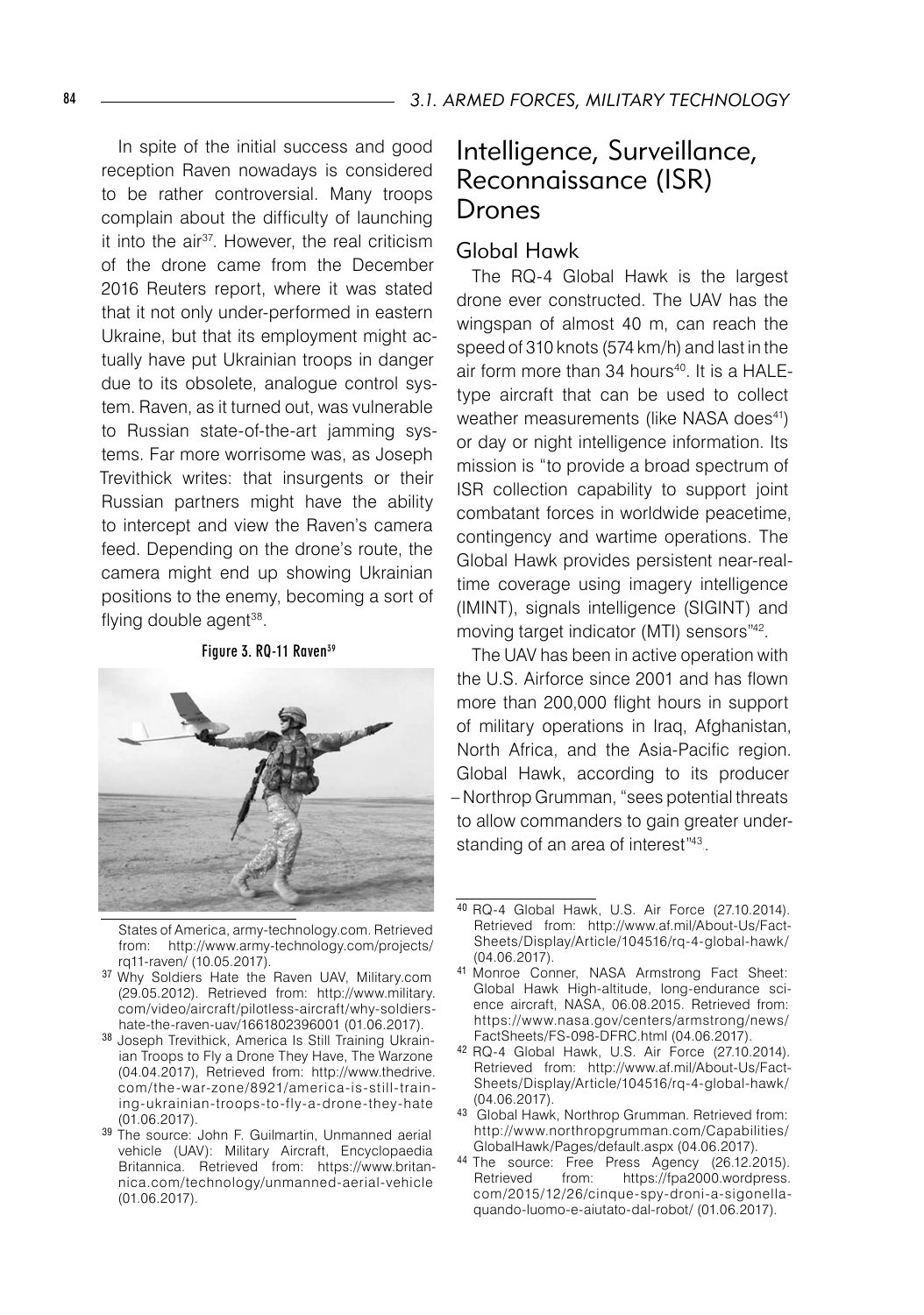

### Falco

The Falco developed by an Italian company Selex ES (introduced in 2003) is another example of an ISR UAV that has been successfully used. It is a fix-wing, medium range, Class II drone with the wingspan of 7.2 m, maximum take-off weight of 420 kg used equipped with, i.a., electro-optical camera, infrared camera and a laser rangefinder. It is used for patrol and surveillance flights<sup>45</sup>.

The Falco is most famous from being chosen by the United Nation for their peace mission in Congo. The eastern parts of the country have been in war for 20 years. The UN's peacekeeping forces arrived to the Democratic Republic of Congo in 1999. Their primary goal has been to protect the civilians. The contingent has currently five Falcos and the UN pays Selex \$13 per year to run the drones. They have been well received by the soldiers. According to Lieutenant Colonel Matt White who was the head if UAS operations in 2015, the Falco is "absolutely outstanding value for money. It brings situational awareness to the mission that you previously didn't have. I wouldn't like to guess at the magnitude improvement, but I would suggest it's large"46. There are no doubt that Falcos were better at aerial reconnaissance than helicopters

that had been used before; the drones found a whole village that was missed by the helicopters47 . However, the employment of the drones as an integrated part of the overall operations leaves a lot of room for improvement. The drones, as Kakaes writes, "can in principle act as a force multiplier"48 but now, very often, the intelligence they gather are not used in conjunction with other sources of information.

#### Figure 5. Selex Es Falco<sup>49</sup>



### Combat and Hunter-Killers UCAVs Harpy 2

The Harpy 2 (isr. Harop) is a UCAV designed to detect, attract and eliminate targets by self-destructing into them (the so-called "suicide drone"). This aircraft, developed and produced by Israeli Aerospace Industries Ltd., has a 3 m wingspan, a range of 1000 km, endurance of up to six hours, and is equipped with a 23 kg warhead.<sup>50</sup> The system, so far, has been purchased by Azerbaijan, Kazakhstan, Turkey, and Uzbekistan<sup>51</sup>, and India<sup>52</sup>.

<sup>45</sup> Selex ES Falco. Specifications. A Photo, Avia.Pro. Retrieved from: http://en.avia.pro/blog/selex-esfalco-tehnicheskie-harakteristiki-foto (04.06.2017).

<sup>46</sup> Konstantin Kakeas, The UN's Drones and Congo's War, in: Drones and Aerial Observation: New Technologies for Property Rights, Human Rights, and Global Development: A Primer, New America (July 2015), p. 89. Retrieved from: http://drones.newamerica.org/primer/DronesAndAerialObservation. pdf (12.05.2017).

<sup>47</sup> Ibid.

<sup>48</sup> Ibid., p. 93.

<sup>49</sup> The source: U.N. Surveillance Drone Crashes In Congo, Airport Sources Report, Huffington Post (17.03.2014). Retrieved from: http://www.huffingtonpost.com/2014/01/15/un-drone-crash-congo\_n\_ 4600685.html (01.06.2017).

<sup>50</sup> Vivek Bhardwaj, IAI Harop/IAI Harpy 2, Attack UCAV, Drone, Indian Army, AERMECH.IN: All about Armed Forces (16.12.2015). Retrieved from: http://aermech. in/iai-haropiai-harpy-2-attack-ucavdroneindianarmy/ (02.06.2017).

<sup>51</sup> Harop, GlobalSecurity.org. Retrieved from: http:// www.globalsecurity.org/military/world/israel/harop. htm (02.06.2017).

<sup>52</sup> Harpy, www.Israeli-Weapons.com LTD. Retrieved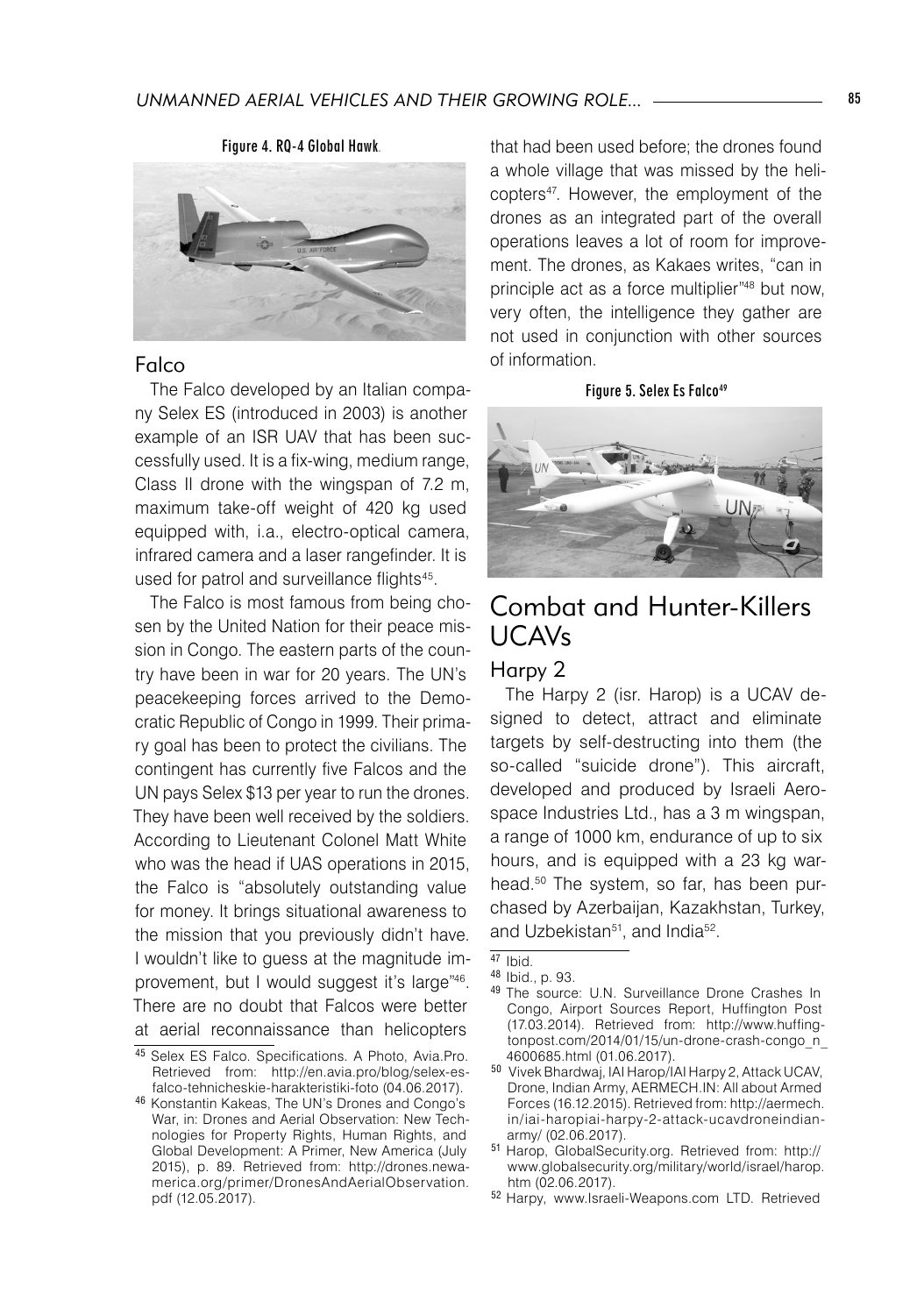Figure 6. Harpy 253



#### Reaper

Developed and produced by General Atomics Aeronautical Systems MQ-9 Reaper is an armed, a Class III hunter-killer type of MALE, remotely controlled aircraft that is primarily employed "against dynamic execution targets and secondarily as an intelligence collection asset. ... [Due to] its significant loiter time, wide-range sensors, multimode communications suite, and precision weapons – it provides a unique capability to perform strike, coordination, and reconnaissance against high-value, fleeting, and time-sensitive targets"54 . It can perform the following tasks and missions: "intelligence, surveillance, reconnaissance, close air support, combat search and rescue, precision strike, buddy-lase, convoy/raid overwatch, target development, and terminal air guidance"55. The Reaper, which was introduced in 2007, has got a 20.1 m wingspan, has the maximum take-off weight of 4,760 kg, range of 1850 km, and maximum speed of 370 km/h. It is operated by two people – the pilot and sensor operator<sup>56</sup>. The Reaper, called sometimes Predator B, is a larger and more powerful version of its predecessor – the MQ-1 Predator; it can be equipped with up to four Hellfire missiles, two GBU-12 Paveway II laser-guided

bombs or two 500-pound GBU-38 Joint Direct Attack Munitions<sup>57</sup>.

The Reaper, alongside with Predator, are lethal drones that are primarily used by the U.S. in Afghanistan and Pakistan<sup>ss</sup>. They are also employed in striking operations in Syria, where they are employed in hunting-killing operations. Killing the Islamic State militant known as "Jihadi John" (a Kuwaiti-born British citizen, who often appeared in videos of beheadings of Western hostages) can serve as an example of such actions. On November 13, 2015, the Pentagon announced that they were "reasonably certain" that a Reaper strike had hit the intended target<sup>59</sup>.

The UCAV attacks are becoming more and more popular. As reported by the Bureau of Investigative Journalism, 1 in 4 missiles in Afghan airstrikes are fired by drones60 . In 2016 there were 1072 air- and drone strikes in Afghanistan and 239 were reportedly carried out by UCAVs<sup>61</sup>.

from: http://www.israeli-weapons.com/weapons/ aircraft/uav/harpy/HARPY.html (02.06.2017).

<sup>53</sup> The source: http://aermech.in/iai-haropiai-harpy-2 attack-ucavdroneindian-army/

<sup>54</sup> MQ-9 Reaper, U.S. Air Force. Retrieved from: http:// www.af.mil/About-Us/Fact-Sheets/Display/Article/104470/mq-9-reaper/ (02.06.2017).

<sup>55</sup> Ibid.

<sup>56</sup> Ibid.

 $\overline{57}$  Joakim Kasper Oestergaard Balle, About the Predator and Reaper, Aeroweb (27.07.2016). Retrieved from: http://www.fi-aeroweb.com/Defense/MQ-1- Predator-MQ-9-Reaper.html (02.06.2017).

<sup>58</sup> International Human Rights and Conflict Resolution Clinic (Stanford Law School) and Global Justice Clinic (NYU School of Law), Living Under Drones: Death, Injury, and Trauma to Civilians from US Drone Practices in Pakistan (September 2012), pp. 8-9. Retrieved from: http://livingunderdrones.org (12.05.2017).

<sup>59</sup> 'Jihadi John': US 'Reasonably Certain' Strike Killed IS Militant, BBC News (13.11.2015). Retrieved from:http://w w w.bbc.com/news/uk-34805924 (03.06.2017).

<sup>60</sup> Alice Ross, Erased US Data Shows 1 in 4 Missiles in Afghan Airstrikes Now Fired by Drone, The Bureau of Investigative Journalism (12.03.2013). Retrieved from: https://www.thebureauinvestigates. com/stories/2013-03-12/erased-us-data-shows-1-in-4-missiles-in-afghan-airstrikes-now-fired-bydrone (01.06.2017).

<sup>61</sup> Jack Serle and Jessica Purkiss, Drone Wars: Full Data, The Bureau of Investigative Journalism (01.01.2017). Retrieved from: https://www.thebureauinvestigates.com/stories/2017-01-01/dronewars-the-full-data (01.06.2017).

<sup>62</sup> The source: https://humanoides.fr/black-dart-convention-moyens-defense-contre-drones/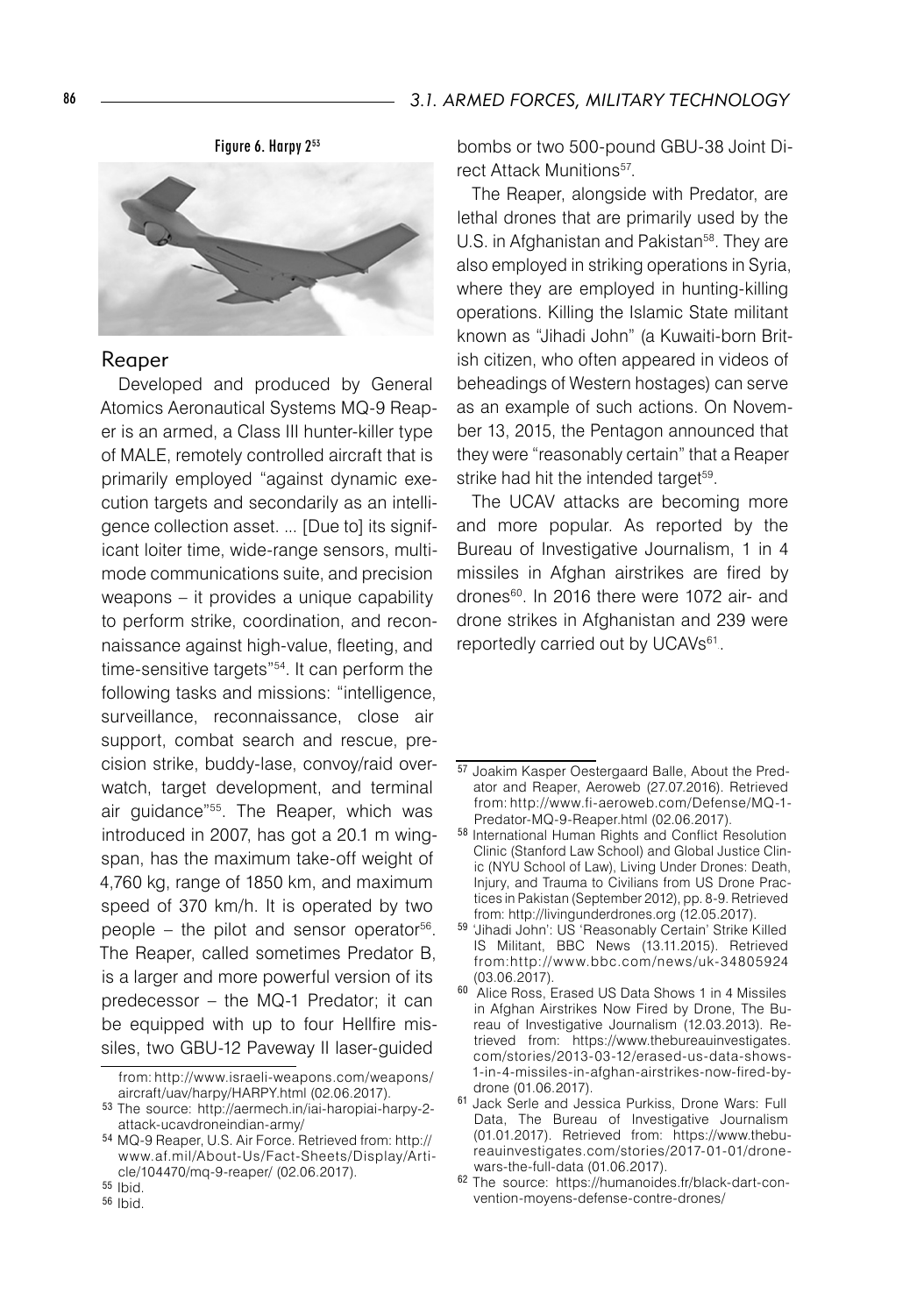

# Military Drones and How They Change Military Doctrine – the Conclusion

Ann Rogers and John Hill in their book *Unmanned: Drone Warfare and Global Security*63 discuss the potential of the military drones, both the ISR and combat (or hunterkiller) types, to alter military doctrine. They invoke the UK Ministry of Defence *Joint Doctrine Note* report on the approach to UAVs64. Let me quote a part of it after them:

*Unmanned aircraft now hold a central role in modern warfare and there is a real possibility that, after many false starts and broken promises, a technological tipping point is approaching that may well deliver a genuine revolution in military affairs*<sup>65</sup> .

In the drone technology they see an approaching "genuine revolution" that will have the power to change military affairs. It is hart to disagree. Rogers and Hill point at several areas where UAVs should operate better than their manned counterparts. Persistent surveillance is one of them and as we have seen from the engagement of the

Falco in the UN's peacekeeping mission in Congo, the drones are much more thorough, more efficient, way safer and cheaper (in spite of many still persisting problems) than helicopters. The next category of missions is defined as "dirty". The tasks that to be undertaken in environments hostile to human health (including chemical, biological, radiological and nuclear type missions) belong to this category $66$ . The third category, named "dangerous," describes "the most obvious military advantages of the UAVs: carrying out missions where relationship between importance and risk to personnel doesn't justify putting human operators in danger"67 . Basically all the presented drones in this paper can be listed in that category: from the micro Black Hornet to the largest UAV – the Black Hawk. Of course, all of them serve different purposes and have different functionalities but, and it should be stressed here again, the very idea behind developing and operating unmanned aircrafts is to reduce manpower engaged in intelligence collection and fighting; to make the warfare safer for the troops and personnel.

Small UAVs introduce important and positive changes into conducting the surveillance and reconnaissance (e.g., the Black Hornet in buildings or other close spaces, the Raven in open, larger proximity spaces), or can be used as a new kind of track-strike weapon (e.g. ROMEM L). However, the real change when it comes to ways of waging the war is being brought by MALE and HALE hybrid hunter-killer types of drones. It is important to see that they do much more than simply emulate manned aircraft – "they enable different behaviours, reducing risk to your own personnel, making war less terrible and therefore risking making war 'more likely'"68.

<sup>63</sup> Ann Rogers and John Hill, Unmanned: Drone Warfare and Global Security, London: Pluto Press, 2014.

<sup>64</sup> Joint Doctrine Note 2/11: The UK Approach to Unmanned Aircraft Systems, Ministry of Defence, 2011. Retrieved from: https://www.gov.uk/government/uploads/system/uploads/attachment\_data/ file/33711/20110 50 5 JDN \_ 211\_UAS \_v 2U.pdf (08.05.2017).

<sup>65</sup> Ann Rogers and John Hill, Unmanned: Drone Warfare and Global Security, London: Pluto Press, 2014, p. 48.

 $\frac{66}{66}$  Ibid., p. 51.

<sup>67</sup> Ibid., p. 51.

<sup>68</sup> Ibid., p. 57.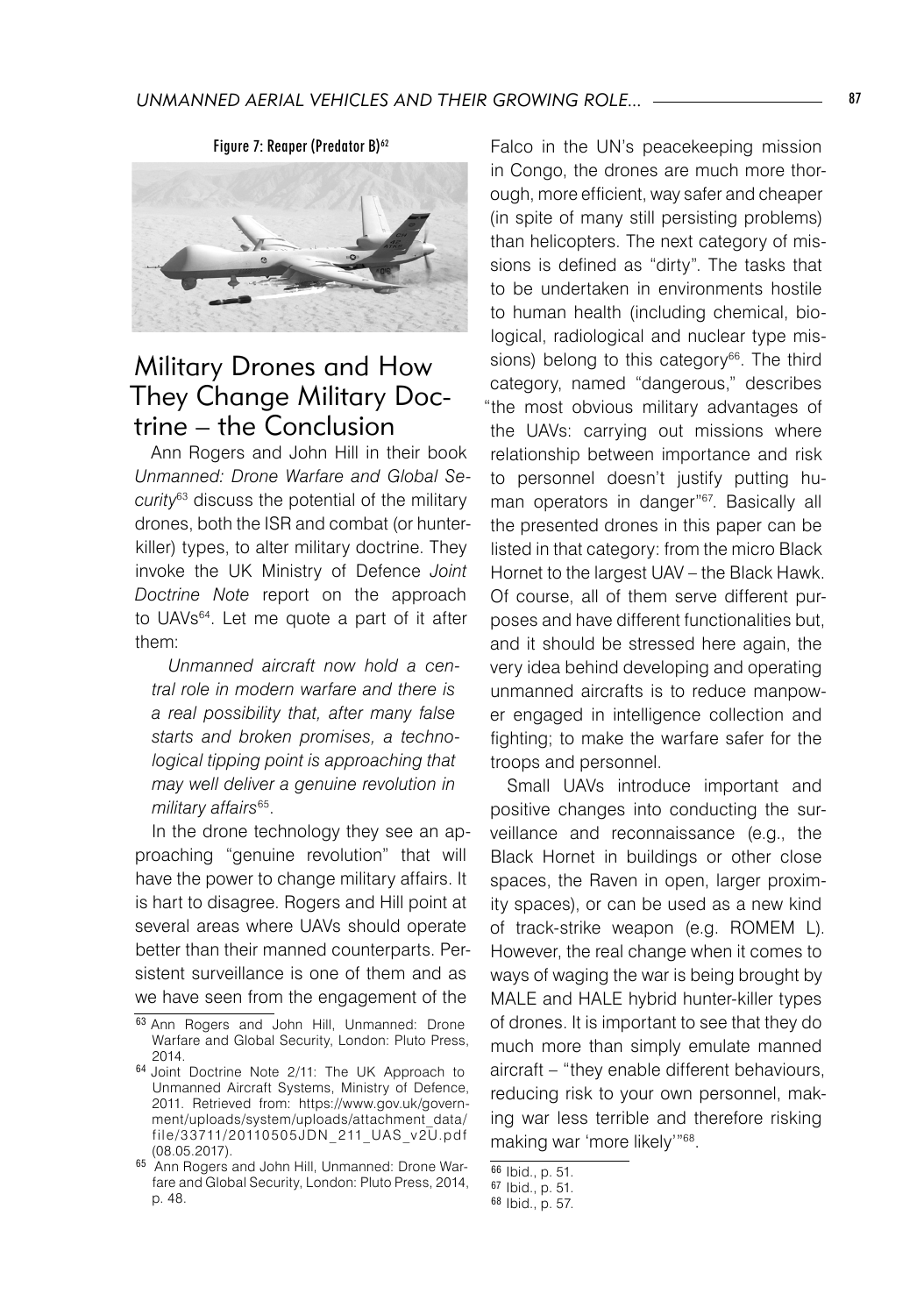Another quite significant factor worth noticing is the growing endurance of the aircrafts. The direction in which the technology is being developed seems unequivocal – the producers want to exchange persistence with permanence, so air forces "would potentially in some sense always be operational, available to planner and decision makers. (...) The date for this? Sometime after 2030"<sup>69</sup>. The researchers at General Atomics have the same idea and the successor of the MQ-9 Reaper – the Avenger (Predator C), which "will contain an airborne network of automated repositioning, precise geo-location, fuser sensor video, and (...) 'autonomous target prioritization'"70.

The conceptual and technological development of unmanned aerial vehicles seems to gain more and more speed every year. The well-established classifications or typologies become obsolete in a decade. The current bottom-line difference lies, as Rogers and Hill write, in the UAVs' capacity for persistence. In the war that extend across time and space, the persistent presence of the UAV due to its constantly smaller price of production and endurance will lead to the growing amount of data and further automation of the analysis $71$  and maybe more autonomous decision-making processes.

### References

Bhardwaj, Vivek, IAI Harop/IAI Harpy 2, Attack UCAV, Drone, Indian Army, Aermech, [in:] All about Armed Forces (16.12.2015). Retrieved from: http://aermech.in/iai-haropiai-harpy-2-attack-ucavdroneindianarmy/ (02.06.2017).

- Bồng, Kim, Việt Nam nęn tham khảo "UAV sát thủ" Rotem L của Israel? (07.06.2016). Kienthuc. Retrieved from: http://kienthuc. net.vn/quan-su-viet-nam/viet-nam-nentham-khao-uav-sat-thu-rotem-l-cua-israel-693083.html (01.06.2017).
- Chapman, Andrew, Types of Drones: Multi-Rotor vs Fixed-Wing vs Single Rotor vs Hybrid VTOL, Australian UAV. Retrieved from: https://www.auav.com.au/articles/ drone-types/ (12.05.2017).
- Chaput, Armand J. et al, Defense Technical Information Center Compilation Part Notice for CAS, Lockheed Martin Tactical Aircraft Systems. Retrieved from: http:// www.dtic.mil/dtic/tr/fulltext/u2/p010339. pdf (10.05.2017).
- Classification of the Unmanned Aerial Systems, GEOG 892 course: Geospatial Applications of Unmanned Aerial Systems (UAS), PennState College of Earth and Mineral Sciences. Retrieved from: https:// www.e-education.psu.edu/geog892/ node/3 (16.05.2017).
- Drone, Cambridge Dictionary. Retrieved from: http://dictionary.cambridge.org/ dictionary/english/drone (02.05.2017).
- Drone, Merriam-Webster Dictionary. Retrieved from: https://www.merriam-webster.com/dictionary/drone (02.05.2017).
- E-310 Short-Range Unmanned Air System (UAS), Poland, airforce-technology.com. Retrieved from: http://www.airforce-technology.com/projects/e-310-short-rangeunmanned-air-system-uas/ (28.05.2017).
- Eshel, Tamir, IAI's ROTEM Tactical Multirotor Killer Drone. Defence Update. Retrieved from: http://defense-update. com/20160216\_rotem.html (13.05.2017).
- Free Press Agency (26.12.2015). Retrieved from: https://fpa2000.wordpress. com/2015/12/26/cinque-spy-droni-a-sigonella-quando-luomo-e-aiutato-dal-robot/ (01.06.2017).
- Gilli, Andrea, Drones for Europe, European Union Institute for Security Studies 29, September 2013. Retrieved from: http:// w w w.iss.europa.eu/uploads/media/ Brief\_29.pdf (16.05.2017).
- Global Hawk, Northrop Grumman. Retrieved from: http://www.northropgrum-

<sup>69</sup> Ibid., p. 58.

<sup>70</sup> Jason Lomberg, New Jet-Powered UAV is the Future of Asymmetrical Warfare, ECN (05.03.2014). Retrieved from:https://www.ecnmag.com/blog/2014/ 03/new-jet-powered-uav-future-asymmetrical-warfare (03.06.2017).

<sup>71</sup> Ann Rogers and John Hill, Unmanned: Drone Warfare and Global Security, London: Pluto Press, 2014, p. 66.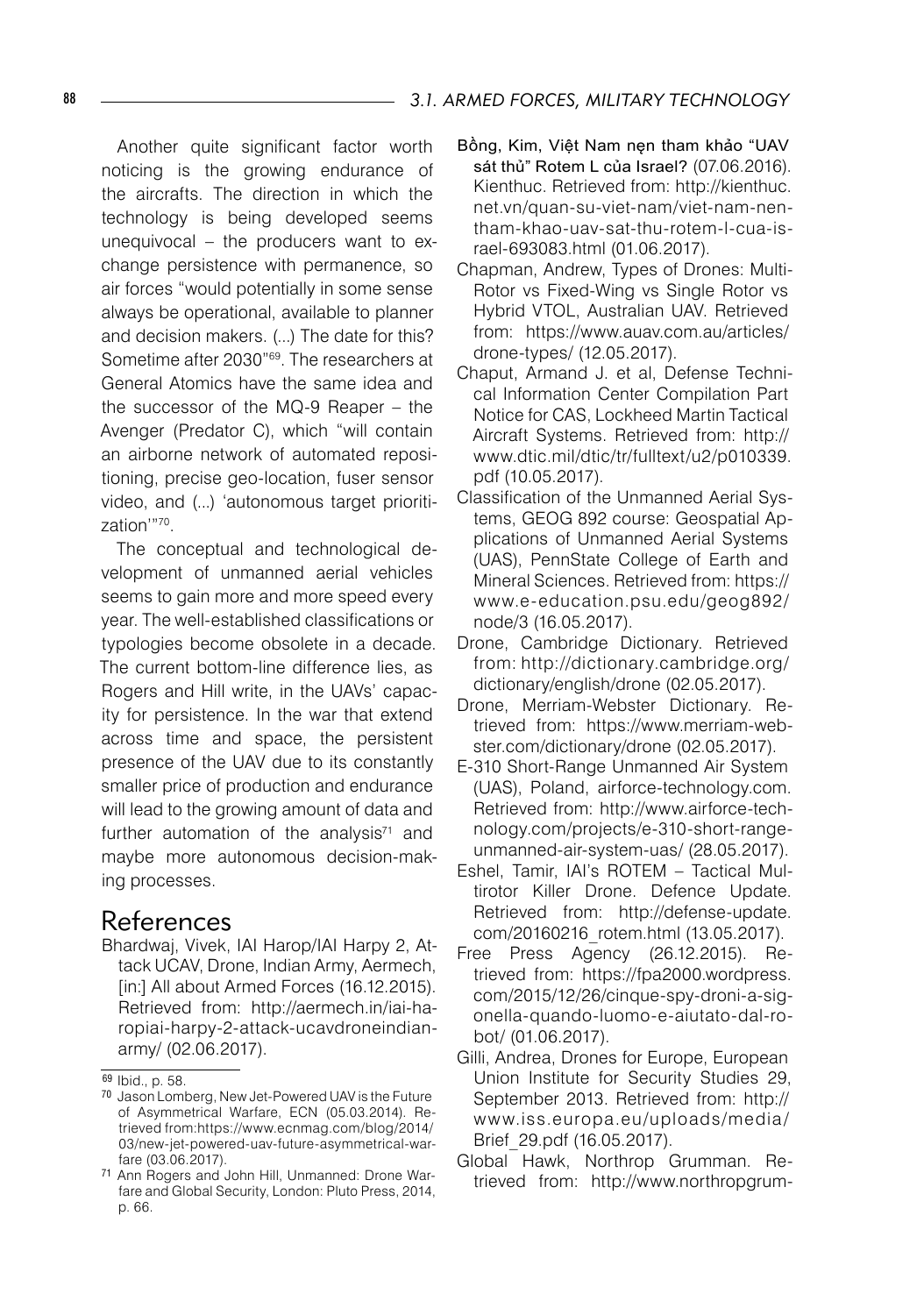man.com/Capabilities/GlobalHawk/Pages/default.aspx (04.06.2017).

- Guilmartin, John F., Unmanned aerial vehicle (UAV): Military Aircraft, Encyclopaedia Britannica. Retrieved from: https://www. britannica.com/technology/unmannedaerial-vehicle (01.06.2017).
- Harop, GlobalSecurity.org. Retrieved from: http://www.globalsecurity.org/military/ world/israel/harop.htm (02.06.2017).
- Harpy, www.Israeli-Weapons.com LTD. Retrieved from: http://www.israeli-weapons. com/weapons/aircraft/uav/harpy/HARPY. html (02.06.2017).
- International Human Rights and Conflict Resolution Clinic (Stanford Law School) and Global Justice Clinic (NYU School of Law), Living Under Drones: Death, Injury, and Trauma to Civilians from US Drone Practices in Pakistan (September 2012). Retrieved from: http://livingunderdrones. org (12.05.2017).
- Jihadi John: US 'Reasonably Certain' Strike Killed IS Militant, BBC News (13.11.2015). Retrieved from: http://www.bbc.com/ news/uk-34805924 (03.06.2017).
- Joint Air Power Competence Centre, Strategic Concept of Employment for Unmanned Aircraft Systems in NATO, Jan 4, 2010. Retrieved from: http://www.japcc. org/wp-content/uploads/UAS\_CONEMP. pdf (12.05.2017).
- Kakeas, Konstantin, The UN's Drones and Congo's War, in: Drones and Aerial Observation: New Technologies for Property Rights, Human Rights, and Global Development: A Primer, New America (July 2015). Retrieved from: http://drones. newamerica.org/primer/DronesAndAerialObservation.pdf (12.05.2017).
- Levin, Tim, How Loud Is Your Drone? The Drone Noise Test of P2, P3P, P4P, 12 ... WeTalkUAV, February 18, 2017. Retrieved from: http://w w w.wetalkuav.com/djidrone-noise-test/ (12.05.2017).
- Lomberg, Jason, New Jet-Powered UAV is the Future of Asymmetrical Warfare, ECN (05.03.2014). Retrieved from: https:// www.ecnmag.com/blog/2014/03/newjet-powered-uav-future-asymmetricalwarfare (03.06.2017).
- Mini helicopter drone for UK troops in Afghanistan, BBC News (03.02.2013). Retrieved from: http://www.bbc.com/news/ uk-21313323 (01.06.2017).
- Monroe Conner, NASA Armstrong Fact Sheet: Global Hawk High-altitude, longendurance science aircraft, NASA,<br>06.08.2015. Retrieved from: https:// Retrieved from: https:// w w w.nasa.gov/centers/armstrong/ news/FactSheets/FS-098-DFRC.html (04.06.2017).
- MQ-9 Reaper, U.S. Air Force. Retrieved from: http://www.af.mil/About-Us/Fact-Sheets/Display/Article/104470/mq-9 reaper/ (02.06.2017).
- Northrop Grumman, Firebird: Persistent Multiple Intelligence, Surveillance and Reconnaissance. San Diego: Marcom, 2017. Retrieved from: http://www.northropgrumman.com/Capabilities/Firebird/ Documents/data\_sheet\_Firebird.pdf (12.05.2017.)
- Oestergaard Balle, Joakim Kasper, About the Predator and Reaper, Aeroweb (27.07.2016). Retrieved from: http://www. fi-aeroweb.com/Defense/MQ-1-Predator-MQ-9-Reaper.html (02.06.2017).
- Orbiter, www.Israeli-Weapons.com LTD. Retrieved from: http://www.israeli-weapons.com/weapons/aircraft/uav/orbiter/ Orbiter.html (28.05.2017).
- PD-100 Black Hornet PRS, FLIR: Unmanned Aerial Systems. Retrieved from: http:// www.proxdynamics.com/products/pd-100-black-hornet-prs (21. 05.2017).
- Raffetto, Mark, Unmanned Aerial Vehicle Contributions to Intelligence, Surveillance, and Reconnaissance Missions for Expeditionary Operations, Naval Postgraduate School, Monterey, 2004. Retrieved from: http://www.dtic.mil/dtic/ tr/fulltext/u2/a427707.pdf (07.05.2017).
- Rogers, Ann and John Hill, Unmanned: Drone Warfare and Global Security, Toronto: Between the Lines, 2014.
- Rogers, Ann, and John Hill, Unmanned: Drone Warfare and Global Security, London: Pluto Press, 2014.
- Ross, Alice, Erased US Data Shows 1 in 4 Missiles in Afghan Airstrikes Now Fired by Drone, The Bureau of Investigative